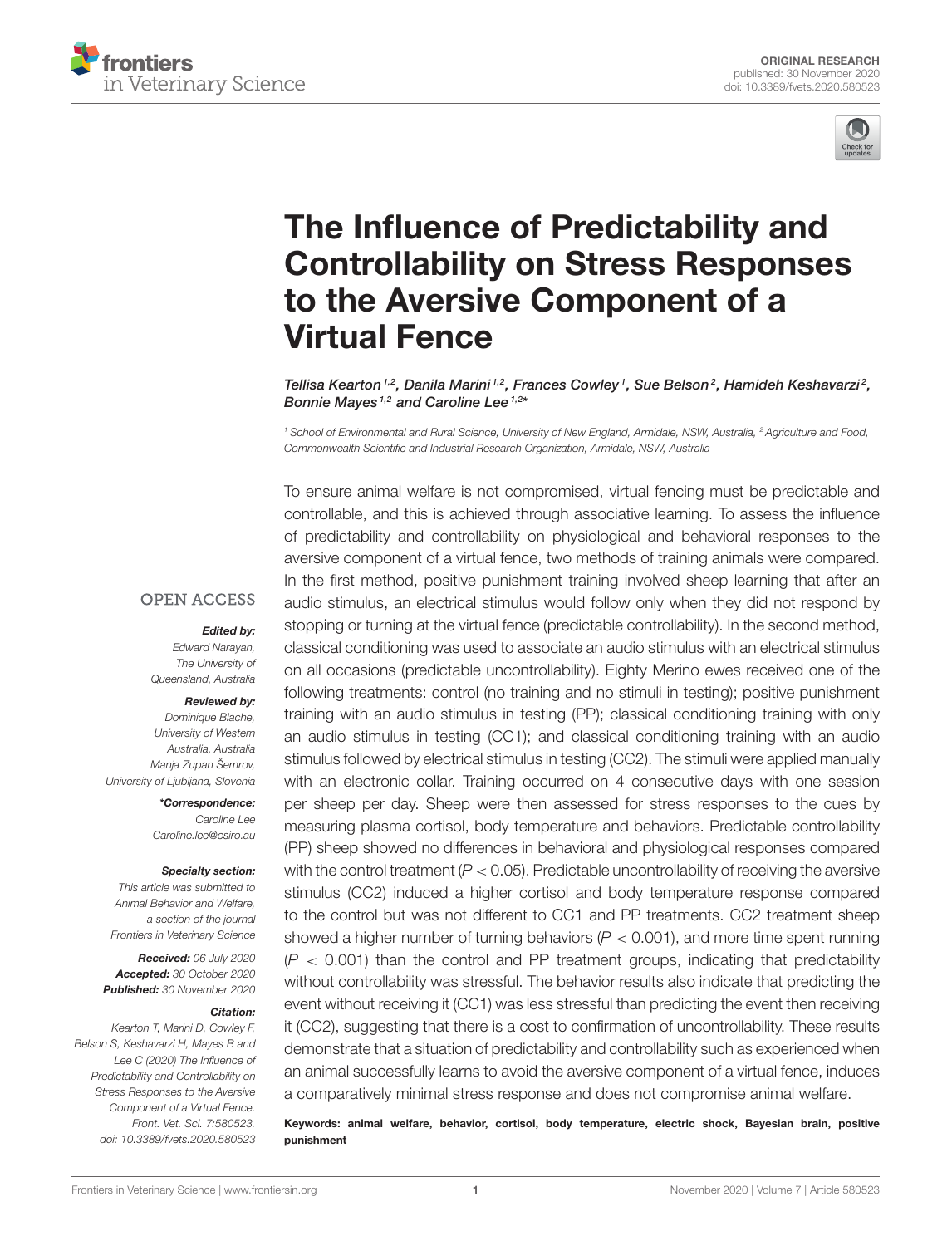## INTRODUCTION

The experience of stress in animals has psychological foundations, in which cognitive evaluation of the experience influences how stressful it is for the animal. In a series of experiments conducted in the 1970's, Weiss [\(1\)](#page-9-0) demonstrated that the predictability and controllability of an electric shock influenced the degree of the stress response observed. Research has continued to investigate this phenomenon, with Greiveldinger et al. [\(2\)](#page-9-1) finding that the predictability of a sudden event (sudden appearance of a panel above the feeding trough) reduced the number of startle responses observed and lambs showed less tachycardia when a light signal preceded the sudden event. The role of controllability of a stressor on animal welfare has been described in early work with rats using degree of gastric ulceration responses to electrical shocks [\(1,](#page-9-0) [3\)](#page-9-2) which were reduced when the animals had predictability and controllability over their experience of the aversive event. Lambs which were taught to control an aversive event showed ear position and heart rate differences compared with control lambs, suggesting the perception of the aversive event was less stressful for lambs which could interrupt it [\(4\)](#page-9-3). Long-term lack of predictability and controllability over stressors has been shown to lead to increased fearfulness in lambs as indicated through behavioral and physiological responses [\(5\)](#page-9-4), as well as a pessimistic judgement bias [\(6\)](#page-9-5). Predictability of stimuli have also been reviewed in relation to implications for captive animal welfare [\(7\)](#page-9-6). The application of this research in a practical context has been investigated by Lee et al. [\(8\)](#page-9-7) with the development of a framework in which the predictability and controllability of an animal's situation can be used in the assessment of the welfare state of an animal. The framework is based on the link between stress and welfare with the animals' cognitive evaluation of the predictability and controllability of the environment and their affective state resulting in positive or negative welfare outcomes. Stress responses result when animals are unable to predict or control negative events.

In the context of virtual fencing, associative learning is the mechanism through which an animal learns to avoid an aversive stimulus (an electrical stimulus applied through a collar) by responding to an audio stimulus (beep tone from the collar). This method is referred to as "positive punishment." In correctly responding to a benign audio cue [\(9\)](#page-9-8) by either stopping forward movement or turning around, the animal successfully learns to avoid the aversive stimulus [\(10–](#page-9-9)[13\)](#page-9-10). Successful learning, therefore, implies that the animal learns to predict the occurrence of the aversive stimulus, and can control whether or not they receive the stimulus through their behavior. When an animal first encounters the virtual fence, the interaction is both unpredictable and uncontrollable and therefore has the potential to negatively impact welfare, so it is important to ensure that negative stimuli aren't so aversive as to create fear and distress. Positive punishment as a training technique has been utilized in numerous ways, commonly applied in horse training, in which aversive stimuli such as pressure from a whip, bit or spurs, encourages the animal to change its behavior in order to avoid receiving the aversive stimulus [\(14\)](#page-9-11). The use of positive punishment has been criticized in dog [\(15\)](#page-9-12), and horse training [\(16\)](#page-9-13), due to complications with other training methods and inconsistencies in application of cues.

The perceptions of sheep to virtual fencing stimuli have been assessed in isolation with no prior experience in a previous study and it was found that the electrical stimulus was no more aversive than a commonly used restraint procedure with the audio cue being perceived as largely benign [\(9\)](#page-9-8). To further test the welfare impacts of virtual fencing, the next step is to investigate the impact of these stimuli in relation to predictability and controllability. Successful learning of the virtual fencing system is proposed to be a predictable controllable situation, thereby inducing a minimal stress response to the audio cue following learning and reducing animal welfare risks [\(8\)](#page-9-7). If the animal cannot predict or control receiving an aversive stimulus then its welfare is likely to be negatively impacted through increased fearfulness [\(5\)](#page-9-4) and behavioral and physiological stress responses [\(6\)](#page-9-5). Further, if the situation is on-going, negative states such as helplessness and hopelessness may result [\(1\)](#page-9-0), with serious implications for animal welfare.

The first hypothesis of the study was that a capacity to predict and control the aversive (positive punishment) would eliminate the behavioral and physiological responses to the virtual fence and would not differ from the Control treatment. The second hypothesis was that a capacity to predict but not control the aversive stimulus (Classic Conditioning treatments) would induce a stress response and this would be greater in those animals receiving the aversive stimulus than those receiving the audio cue alone.

## MATERIALS AND METHODS

The experiment was undertaken at CSIRO's McMaster Laboratory, Armidale, New South Wales (NSW), Australia. The protocol and conduct of the experiment was approved by the CSIRO Chiswick Animal Ethics Committee under the NSW Animal Research Act, 1985 (approval ARA 18/27).

#### Animals and Habituation

Ninety Merino non-pregnant ewes (mean body weight  $49.5 \text{ kg} \pm$ 0.57 kg) comprising 80 test animals and 10 spare animals, aged 7 years, were kept in an animal house and fed standard rations of 200 g blended chaff and 700 g complete pelleted ration (Ridley Agriproducts, Australia; 9.04 MJ/kg dry matter) per animal per day, and provided with water ad libitum. The sheep were kept in paddocks prior to the experimental period to allow acclimation to feed and when not being used for training or testing. The experimental protocol is shown in **[Figure 1](#page-2-0)**. The sheep were allocated randomly to one of four  $(n = 20)$  treatment groups and these were equally divided into four cohorts (5 per treatment,  $n = 20$ ) which were tested on separate days. Cohorts 1 & 2 included 5 spare animals, with the remaining 5 spare animals allocated to cohorts 3 & 4, these spare animals were also allocated to treatment groups and underwent training.

To commence habituation, the first two cohorts were moved into individual pens, under a covered shed which was open on the north. The sheep pens were  $2 \times 1$  m and allowed visual and social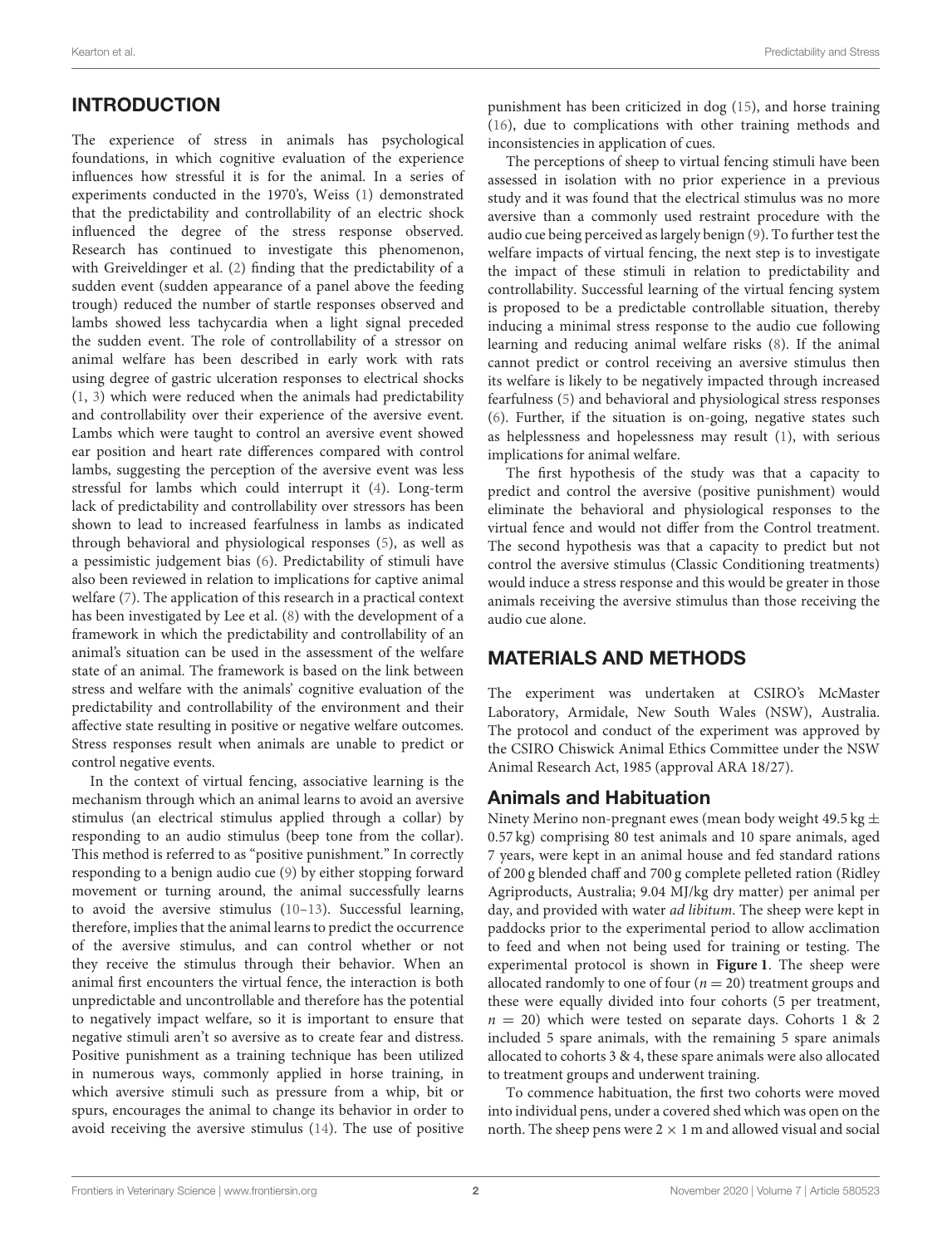

<span id="page-2-0"></span>interaction. Spare sheep were kept in a larger group pen  $(3 \times$ 6 m). Training was conducted in laneways adjacent to the animal house facility. All sheep were fitted with dummy collars of similar design and weight to the electronic collars for the duration of the habituation period (14 days). Habituation involved handling and restraining each sheep manually in a standing position for 20 s to simulate blood sample collection, moving to the laneway where they stayed for 1 min and then returning to their pens. All habituation, training and testing of sheep were conducted at similar times of the day. Following the completion of the testing, the first two cohorts of sheep were returned to their paddocks and the third and fourth cohorts were moved into the individual pens to commence training, habituation and testing as described for cohorts one and two. Data collected from two of the sheep were removed from the study, one due to failure to successfully learn the protocol, the other due to inadequate training.

## Experimental Design and Treatments

Sheep were randomly allocated to one of four treatments in a randomized design, with each animal being exposed to one treatment only:

- 1) control—no prior exposure to virtual fencing stimuli and no stimuli applied during testing,
- 2) audio stimulus after positive punishment training that was predictably controllable (PP),
- 3) audio stimulus after classical conditioning training that was predictably uncontrollable (CC1), and
- 4) audio cue and electrical stimulus after classical conditioning training that was predictably uncontrollable (CC2).

# Training Protocols

The audio stimulus used in this study was applied remotely from manually controlled dog collars (Garmin TT15, Garmin Ltd.,

Kansas, KS, USA) at 45–55 dB, 2.7 kHz for a period of 2 s per time. The electrical stimulus was set to level 4 (320 V, 20  $\mu$ s, 16 pulses per/sec) out of a possible 18. These settings have been utilized in past studies and were effective in achieving successful learning [\(9,](#page-9-8) [17\)](#page-9-14).

All sheep except those in the control group underwent training under two distinct protocols: positive punishment and classical conditioning.

## Positive Punishment Protocol

The positive punishment treatment was both predictable (audio warning cue given) and controllable (sheep can avoid receiving the shock by responding to the audio cue). The protocol described by Lee et al. [\(18\)](#page-9-15) aimed to allow training to occur utilizing the behavior of the animal and its responses to the stimuli. Each animal underwent 4 training sessions of 3 min duration each, with one session per day. Previous work in which sheep have been trained in an individual setting have either restricted the number of interactions for welfare reasons [\(19\)](#page-9-16) or have found that sheep create visual associations and stop interacting with the virtual fence [\(12,](#page-9-17) [13\)](#page-9-10). During each session the animal was socially motivated to move through a laneway toward a pen of conspecifics, with the virtual fence located in between (see **[Figure 2](#page-3-0)**). Upon approach to the virtual fence an audio cue was applied using manual controllers operated by experimenters. If the sheep did not stop or turn around, an electrical stimulus was applied. For the PP group average number of electrical stimuli received in the first training session was  $3.6 \pm 0.46$  decreasing to 2.4  $\pm$  0.37 by the second training session, with a maximum of 5 electrical stimuli received in any single training session. An animal was considered to have learned the system when it consistently (two or more times) showed correct responses to the audio cue by either stopping forward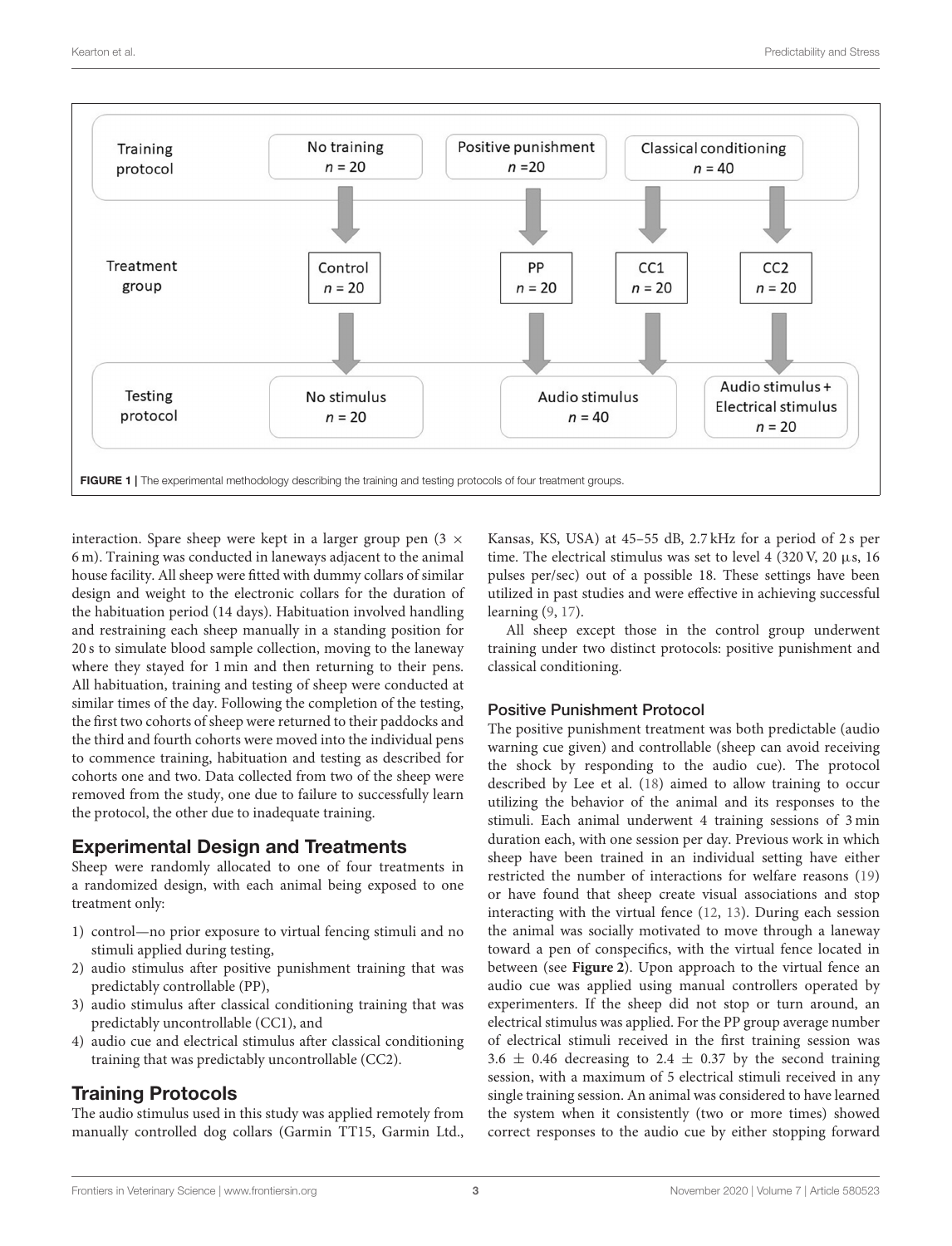

<span id="page-3-0"></span>movement or turning around. One animal failed to successfully learn the system and it was substituted for the test phase with a spare animal.

#### Classical Conditioning Protocol

The classical conditioning (CC) protocol was predictable but uncontrollable. Each animal underwent 4 training sessions of ∼3 min duration each, with one session per day. During each session the animal was socially motivated to move through a laneway toward a pen of conspecifics, with the virtual fence located in between (see **[Figure 2](#page-3-0)**). Experimenters manually applied the stimuli throughout the training session, irrespective of the behavior exhibited by the animal. Five sequences of the audio (2 s) followed immediately by the electrical stimuli (∼1 s) with 20 s interval in between the sequences were applied per day over 4 consecutive days. Training was suspended early for one animal that showed excessive stress responses, where it attempted to jump out of the laneway.

## Testing Stress Responses

Sheep were tested 2 days after the end of their training period, with cohorts one and two tested on consecutive days, and cohorts three and four tested on consecutive days following their training period. Five animals from each treatment were tested individually on each day, totaling 20 animals per treatment over the course of the experiment, and treatment order was randomized for each cohort. Sheep were tested at 5-min intervals, when not being tested they did not have visual or auditory access to the testing arena. For testing, each sheep had their dummy collar removed and replaced with the electronic collar and was moved through a laneway into the test area (∼3 × 15 m). At the end of the test area, a pen holding 3–4 conspecifics served as an attractant. The virtual

fencing stimuli were applied immediately upon entry to the test laneway and the test ended after 1 min. The sheep was returned to their pen and their collar was removed.

## Body Temperature and Cortisol

Core body temperature is a common measure in the detection of stress in sheep with stress-induced hyperthermia being reported in response to a range of short-term stressors including shearing [\(20\)](#page-9-18) and isolation [\(21\)](#page-9-19) and vaginal temperature is a measure of core body temperature [\(22\)](#page-9-20). As the experiment was conducted during the southern hemisphere summer months, estrus was unlikely to be implicated in body temperature measures. Two days prior to testing, the sheep were fitted with a Thermochron iButton© (Factory calibrated. Model number DS1922L-F5, accuracy 0.5◦C, resolution 0.063◦C, weight 3.3 g; Maxim International, San Jose, CA, USA) temperature logging device fitted to a intravaginal controlled drug release device previously leached of drug actives (CIDR®, Zoetis, Parsippany, NJ, USA) using polyolefin heat-shrink tubing [\(23–](#page-9-21)[25\)](#page-9-22). Data were extracted using the program eTemperature version 8.32 (OnSolution, Castle Hill, Australia). Loggers were set to record body temperature in increments of 2-min intervals. The loggers were removed the day after testing. Temperature data was extracted at 10 min before the sheep were restrained for baseline blood sampling and subsequent release into the testing arena (time 0), and at 10, 20, 30, and 60 min following the treatment.

Plasma cortisol is also a commonly used measure in the assessment of welfare in sheep [\(26\)](#page-9-23). On the test days, each sheep was restrained, and a baseline blood sample (time 0) was collected prior to movement to the test area. All blood samples (10 mL) were taken via jugular venipuncture within 1 min of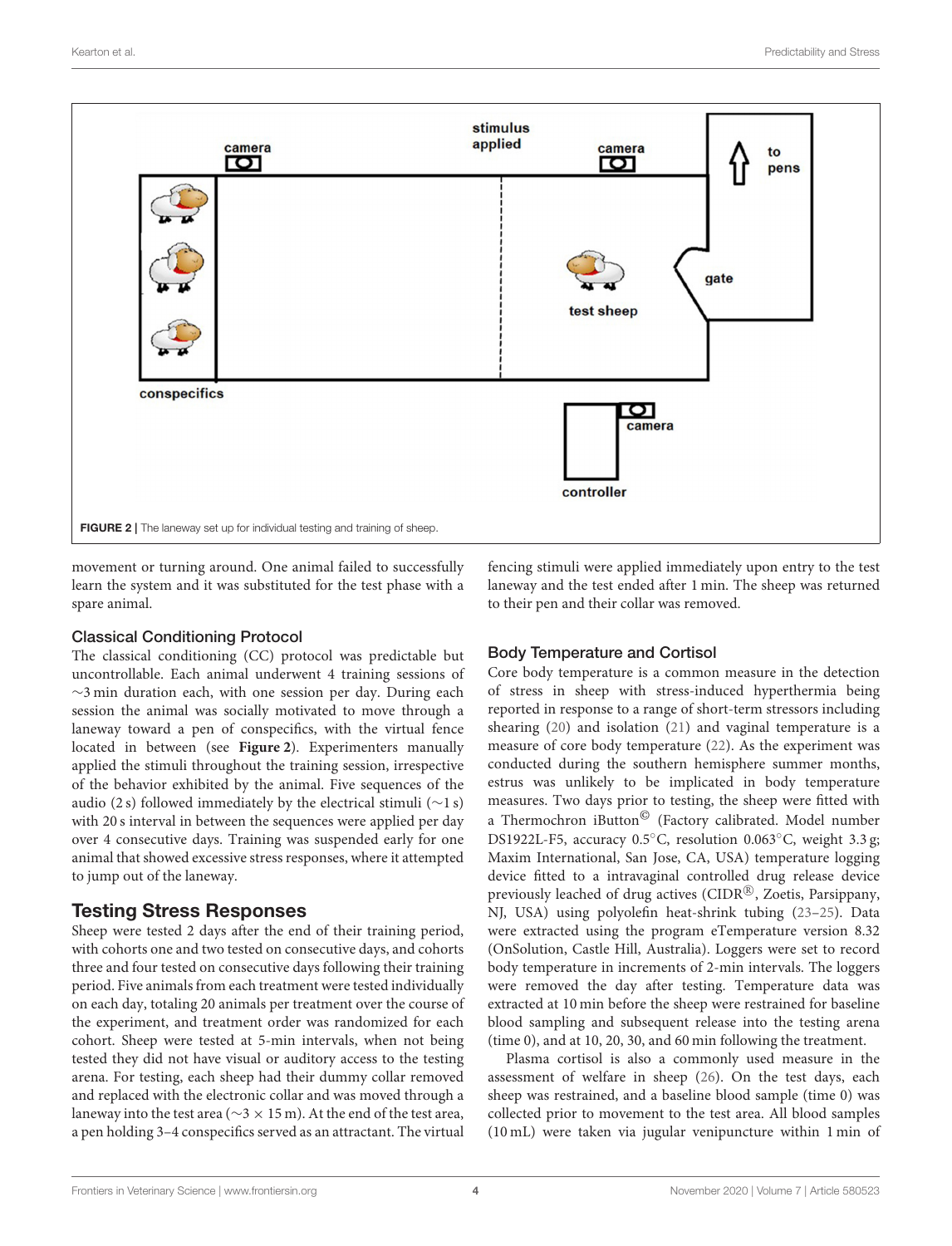<span id="page-4-0"></span>

| <b>TABLE 1</b>   Ethogram of behaviors measured during the treatment and |  |
|--------------------------------------------------------------------------|--|
| post-treatment testing periods.                                          |  |

| <b>Behavior</b>          | <b>Definition</b>                                                                                                                                                                                             |
|--------------------------|---------------------------------------------------------------------------------------------------------------------------------------------------------------------------------------------------------------|
| Exploration              | Sniffing other sheep, sniffing ground, and<br>sniffing surroundings                                                                                                                                           |
| Locomotion - stand still | Standing still, all four feet on ground, and<br>stationary                                                                                                                                                    |
| Locomotion - walk        | Walking at a slow pace                                                                                                                                                                                        |
| Locomotion-trot          | Medium pace trot                                                                                                                                                                                              |
| Escape-run               | Fast pace run                                                                                                                                                                                                 |
| Turn                     | Change of direction of at least 90 degrees                                                                                                                                                                    |
| Vigilance                | Vigilant = head above shoulder; Not vigilant<br>= head parallel to or below shoulder height                                                                                                                   |
| Avoidance                | Leap with all four feet off the ground, rear<br>with two feet off the ground or fall so that<br>quarters touch the ground, Stretching and<br>rigidity of the neck around the collar,<br>Hunched back posture. |
| Shake                    | Shaking head and/or body                                                                                                                                                                                      |
| Elimination              | Urination and/or defecation                                                                                                                                                                                   |

restraint and were collected into EDTA coated vacutainer tubes. Additional blood samples were taken at 10, 20, 30, and 60 min following the treatment. Blood samples were centrifuged at 3,000 rpm for 10 min at 4◦C on the day of collection, and plasma was retained and stored at −18<sup>°</sup>C for analysis. Samples were analyzed for plasma cortisol concentration using a commercial radioimmunoassay (Plasma Cortisol RIA, MP Biomedicals, California, CA, USA). This method has been previously validated in our laboratory for use in sheep [\(27\)](#page-9-24). The intra-assay and interassay coefficients of variance (CV) for quality controls containing 24.9, 51.6, and 104.9 nmol/L of cortisol were 5.9, 5.6, and 8.2% and 14.0, 13.3, and 12.5%, respectively.

#### **Behaviors**

The behavioral analysis consisted of a number of measures commonly used in sheep welfare analysis, including locomotor activity [\(28\)](#page-10-0), exploratory behaviors [\(29\)](#page-10-1), vigilance [\(30,](#page-10-2) [31\)](#page-10-3) and avoidance behaviors [\(9\)](#page-9-8). Video footage was recorded by video camera (Sony Handycam HDR-XR550, Sony Electronics Inc., San Diego, CA, USA), additionally, security cameras were mounted and connected to digital video recorders and captured by IVMS4200 software (Hangzhou Hikvision Digital Technology Co., Ltd). Observations made during testing were recorded and categorized according to the ethogram described in **[Table 1](#page-4-0)** for two measurement periods: The treatment period, lasting 10 s and encompassing the time the treatments were applied; and the remaining 50 s period following the treatment, referred to as "post-treatment." The control treatment was also split into these two measurement periods for equivalence. Locomotion, vigilance and escape behaviors were analyzed as proportion of time spent in the behavior; exploration, turn, avoidance, shake and elimination behaviors were analyzed as count of observations.

#### Statistical Analysis

All statistical analyses were performed in R [\(32\)](#page-10-4) using the packages nlme [\(33\)](#page-10-5), pscl [\(34\)](#page-10-6), MASS [\(35\)](#page-10-7), rcompanion [\(36\)](#page-10-8), dunn.test [\(37\)](#page-10-9), dplyr [\(38\)](#page-10-10), and userfriendlyscience [\(39\)](#page-10-11). Data was tested for normality using visual assessment of Q–Q plots and the Shapiro-Wilk test.

A linear mixed effect model (LMM) with time series was used to analyze cortisol and temperature data. To analyze the cortisol, initial datasets were edited to remove the outliers (two observations from PP and CC2) based on drawn qqplot in R. Cortisol data were log transformed to meet the normality assumptions of LMM in which no more outliers were detected.

Mean  $\pm$  2.5 standard deviation (SD) was used to normalize the temperature data which resulted to remove 9 outlier observations [CC1 (1), PP (5, 4 in the same sheep and 1 for another sheep), and CC1 (3, same sheep)] from the dataset. The LMM was used as follows:

$$
y_{ijklmn} = \mu + Treatment_i \times Time_j + Cohort_k + \beta_{1l}
$$

$$
\times (Time1_{il} - Time1) + Sheep_m + e_{ijklmn}
$$

where  $y_{iiklmn}$  = response variable (plasma cortisol or temperature at time series point),  $\mu$  = population mean, Treatment<sub>i</sub> = the fixed effect of treatment (4 levels: Control, PP, CC1, CC2),  $Time<sub>i</sub>$  = the fixed effect of time of measurement (10, 20, 30, and 60 after treatment for cortisol and temperature),  $Cohort_k$  = the fixed effect of cohort for cortisol as it was not significant for temperature and eliminated from the model  $(4 \text{ levels: } 1, \ldots, 4)$ ,  $\beta_{1l} \times (Time1_{il} - Time1)$  = the covariate effect of cortisol at time 0 or temperature at time  $-10$ , *Sheep<sub>m</sub>* = random effect of sheep, and  $e_{ijklmn}$  = random effect of error. To account for the repeated measures over time, a spatial power (since time intervals were not equally spaced) covariance-structure was used in the mixed models for cortisol and body temperature.

A further analysis with an LMM using nlme package was performed in R [\(32\)](#page-10-4) to investigate the difference between the treatments for within time points. The mathematical model was as follows:

$$
y_{ijklm} = \mu + Treatment_i + Cohort_j + \beta_{1k}
$$

$$
\times (Time1_{1k} - Time1) + Sheep_l + e_{ijklm}
$$

where  $y_{ijklm}$  = response variable (plasma cortisol at time 10, 20, 30, and 60 for both plasma cortisol and temperature),  $\mu =$ population mean, Treatment<sub>i</sub> = the fixed effect of treatment (4 levels, control, PP, CC1, CC2), Cohort<sub>j</sub> = the fixed effect of cohort for cortisol as it was not significant for temperature and eliminated from the model (4 levels: 1, ..., 4),  $\beta_{1k} \times$  $Time1<sub>1k</sub> - Time1$  = the covariate effect of cortisol at time 0 or temperature at time  $-10$ , Sheep<sub>l</sub> = random effect of sheep, and  $e_{iiklm}$  = random effect of error. The lsmeans function in the lsmeans package [\(40\)](#page-10-12) was used to estimate the least square means (LS-means) for all LMMs. The groups were compared using Tukey's test which differences were considered to be significance at  $P < 0.05$ . The results then plotted using ggplot2 function of R package [\(32\)](#page-10-4).

Counts of behaviors were separated into the first 10 s during treatment and the 50 s post-treatment. Number of turns were analyzed using a GLM with poisson distribution, the model fitted treatment and day as a fixed effect and the interaction of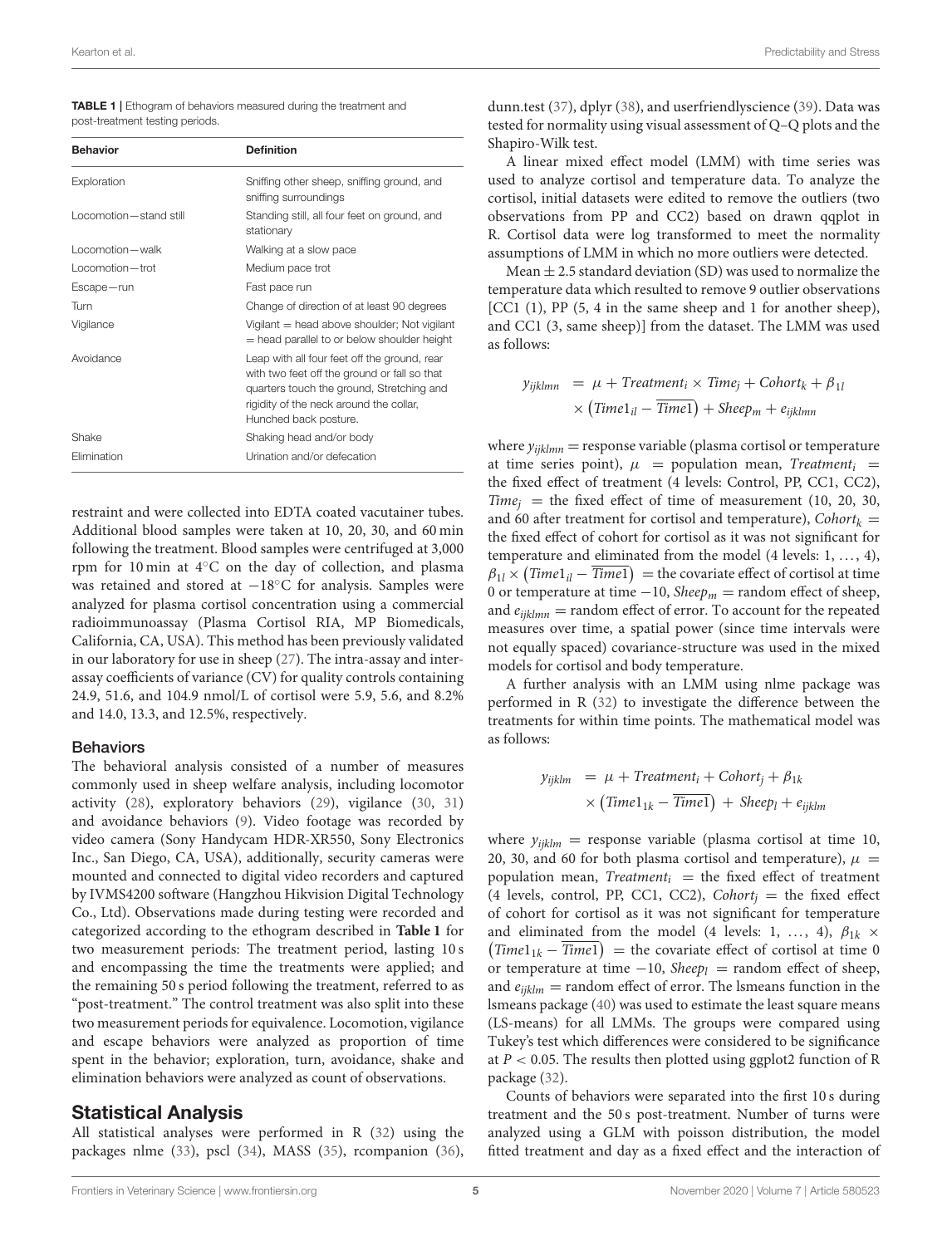

<span id="page-5-0"></span>plasma cortisol in plot (B) are based on log transformed data.

treatment and day where appropriate based on ANOVA, QIC and residual deviance of the model. Number of turns in the post-treatment period was over dispersed and required analysis with quasi-poisson distribution. Due to the low occurrence of avoidance, exploration, vocalization, shake and elimination behaviors, these data were placed into a binary frame as either "did" or "did not" perform the behavior. This new data was analyzed using Fishers Exact Tests, examining the number of animals in each group which performed the behaviors. If a significant result was obtained ( $P < 0.05$ ) the data was analyzed post-hoc using the package rcompanion [\(36\)](#page-10-8).

Locomotion data was measured as seconds duration for the treatment period, lasting 10 s, and the post-treatment period, lasting a further 50 s. Data for the treatment observation period could not be transformed to approximate normality, and therefore were subsequently analyzed using a Kruskal-Wallis test followed by Dunn multiple comparison post-hoc test with a Bonferroni correction. Stand, trot and run locomotion data for the post-treatment observation period could not be transformed to approximate normality, and therefore were subsequently analyzed using a Kruskal-Wallis test followed by Dunn multiple comparison post-hoc test with a Bonferroni correction. Walk data was square root transformed and subsequently was able to meet assumptions of normality (Shapiro-Wilk test) and equal variance (Levene test), this data was then analyzed using a linear mixed effects model with cohort as a fixed effect and individual sheep as a random effect.

## RESULTS

## Plasma Cortisol

**[Figure 3A](#page-5-0)** shows the plasma cortisol concentration over time. Cortisol peaked at 10 min for treatments PP, CC1 and CC2. The results from LMM indicated a significant effect of time ( $P <$ 

0.001), cohort ( $P < 0.001$ ), and the interaction between time  $\times$ treatment ( $P < 0.05$ ) while treatment was not a significant ( $P$  $= 0.32$ ) factor for plasma cortisol (data not shown). At 10 min, the least square means of plasma cortisol for CC2 treatment was significantly higher than control however, PP and CC1 did not differ  $(P > 0.05)$  from the control group (**[Figure 3B](#page-5-0)**). At other time points, there were no significant differences between treatments in plasma cortisol (data not shown).

#### Body Temperature

Body temperature increased over time with a maximum at 30 min after treatment (**[Figure 4A](#page-6-0)**). Based on the obtained results from LMM, time  $(P < 0.001)$ , and the interaction between time  $\times$  treatment ( $P < 0.00$ ) had significant effects of body temperature, while treatment ( $P = 0.13$ ) and cohort ( $P =$ 0.72) did not significantly influence body temperature (data not shown). Estimated least squares means for the effect of treatment on body temperature for each time point are presented in **[Figures 4B–E](#page-6-0)**. Body temperature differed between treatments at 10 min with the CC2 treatment having a higher temperature than the control ( $P = 0.04$ ) and PP and CC1 did not differ from any other treatments (**[Figure 4B](#page-6-0)**). At other time points, there were no significant differences between treatments (**[Figures 4C–E](#page-6-0)**) however, the overall differences between treatments tended to be significant at time = 30 ( $P = 0.08$ ) and time- = 60 ( $P = 0.06$ ).

#### Behavior

Locomotion observations (**[Table 2](#page-7-0)**) showed that during the treatment period, time spent standing still  $[H(3) = 16.392, P \le$ 0.001], walking  $[H(3) = 16.961, P \le 0.001]$ , and running  $[H(3) =$ 36.491,  $P \le 0.001$ ] was significantly different. The CC2 treatment animals exhibited a lower portion of time spent standing than Control ( $z = 3.267$ ,  $P_{\text{adj}} = 0.007$ ), PP ( $z = 3.583$ ,  $P_{\text{adj}} = 0.002$ ), and CC1 ( $z = 2.863$ ,  $P_{\text{adj}} = 0.025$ ) treatments, a lower portion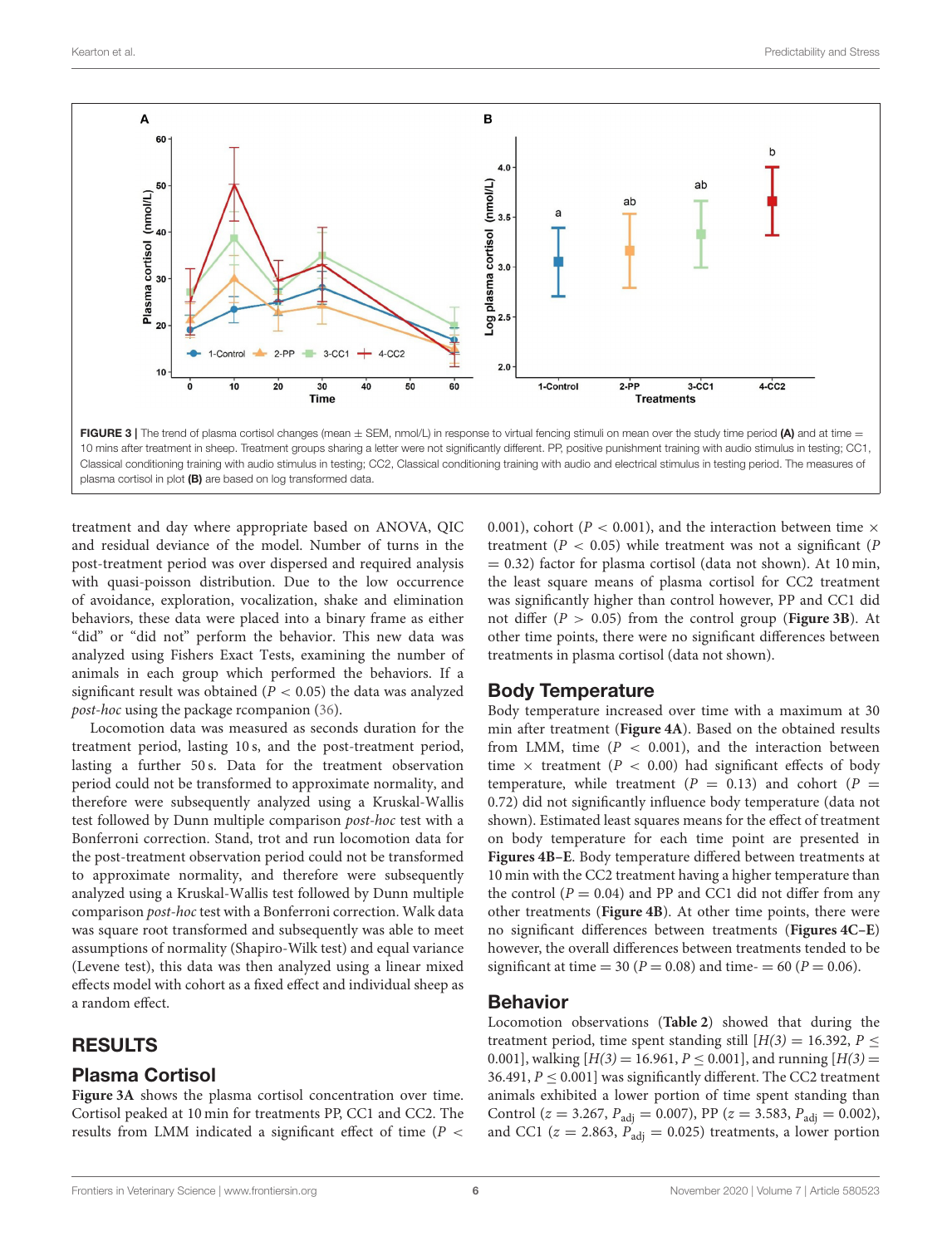

<span id="page-6-0"></span>and electrical stimulus in testing.

of time walking than the Control ( $z = 3.716$ ,  $P_{\text{adj}} = 0.001$ ), and PP ( $z = 3.334$ ,  $P_{\text{adj}} = 0.005$ ) treatments; and a longer portion of time running than Control ( $z = -5.505$ ,  $P_{\text{adj}} \le 0.001$ ), PP ( $z$  $= -4.782$ ,  $P_{\text{adj}} \le 0.001$ ), and CC1 ( $z = -3.938$ ,  $P_{\text{adj}} \le 0.001$ ) treatments. There was no significant treatment difference for time spent trotting  $[H(3) = 0.820, P \le 0.845]$ . For the posttreatment observation period, the time spent standing still  $[H(3)]$ 

 $= 7.998, P = 0.046$ , trotting  $[H(3) = 17.131, P = 0.001]$ , and running  $[H(3) = 28.211, P \le 0.001]$  was significantly different. The CC2 treatment animals spent less time standing however there was no significant treatment difference on post-hoc multiple comparison analysis. The CC2 animals spent more time trotting than Control ( $z = -3.511$ ,  $P_{\text{adj}} = 0.003$ ) and PP ( $z = -3.109$ ,  $P_{\text{adj}} = 0.011$ ) treatments, and more time running than Control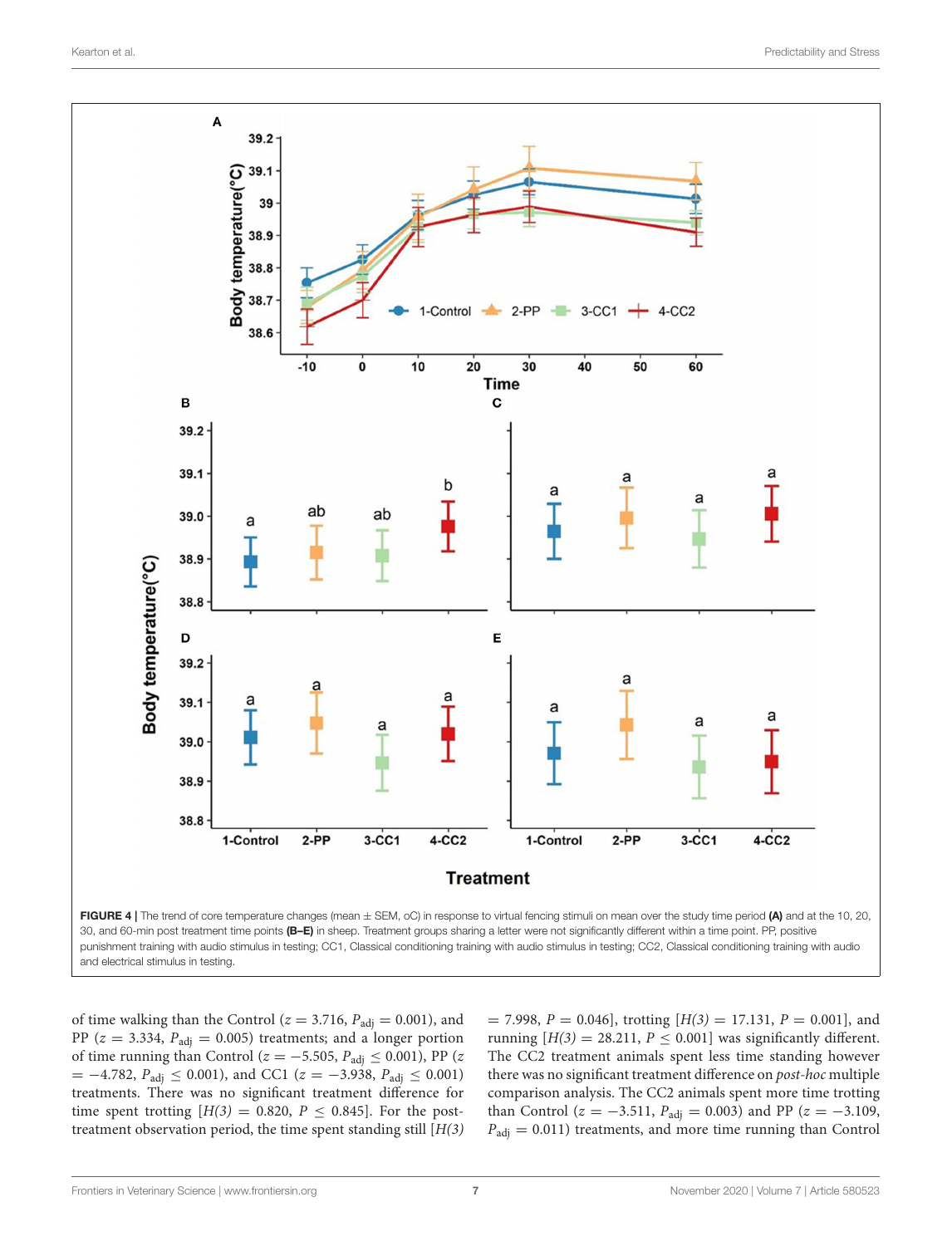<span id="page-7-0"></span>

| <b>TABLE 2</b>   Locomotion duration in seconds during the treatment period (10 s) and the post-treatment period (50 s). |  |
|--------------------------------------------------------------------------------------------------------------------------|--|
|--------------------------------------------------------------------------------------------------------------------------|--|

|                                 | Treatment <sup>1,2</sup> (mean $\pm$ SEM) |                             |                        |                    |         |
|---------------------------------|-------------------------------------------|-----------------------------|------------------------|--------------------|---------|
| <b>Behavior</b>                 | Control ( $n = 19$ )                      | PP $(n = 19)$               | CC1 $(n = 20)$         | $CC2 (n = 20)$     | P-value |
| Stand                           | $2.7 \pm 0.49^b$                          | $2.7 \pm 0.36^b$            | $2.4 \pm 0.48^{\circ}$ | $0.7 \pm 0.26^a$   | < 0.001 |
| Walk                            | $4.6 \pm 0.76^{\circ}$                    | $3.7 \pm 0.54^{\circ}$      | $2.9 \pm 0.63^{a,b}$   | $1.3 \pm 0.43^a$   | < 0.001 |
| Trot                            | $1.9 \pm 0.34^a$                          | $2.4 \pm 0.47$ <sup>a</sup> | $2.8 \pm 0.58^a$       | $2.3 \pm 0.53^a$   | 0.845   |
| Run                             | $0.67 + 0.25^a$                           | $1.1 \pm 0.35^a$            | $1.8 + 0.46^a$         | $5.7 \pm 0.53^b$   | < 0.001 |
| Post-treatment (mean $\pm$ SEM) |                                           |                             |                        |                    |         |
| Stand                           | 40.1 $\pm$ 1.59 <sup>a</sup>              | $40.0 + 1.64$ <sup>a</sup>  | $34.8 + 2.23^a$        | $32.9 + 0.63^a$    | 0.046   |
| Walk <sup>3</sup>               | $9.7 \pm 1.57^{\rm a}$                    | $8.9 \pm 1.62^a$            | $10.0 \pm 1.44^a$      | $6.6 \pm 1.16^a$   | 0.241   |
| Trot                            | $0.2 \pm 0.12^a$                          | $0.7 \pm 0.5^{\text{a}}$    | $2.5 \pm 1.0^{a,b}$    | $3.8 \pm 1.00^{6}$ | 0.001   |
| Run                             | $0.0 \pm 0.00^{\rm a}$                    | $0.5 \pm 0.32$ <sup>a</sup> | $1.7 \pm 0.88^a$       | $6.7 \pm 2.42^b$   | < 0.001 |

1PP, positive punishment training with audio stimulus in testing; CC1, Classical conditioning training with audio stimulus in testing; CC2, Classical conditioning training with audio and electrical stimulus in testing.

<sup>2</sup>For each behavior, means not sharing a common letter within row were statistically different.

3Post-treatment walk was analyzed by linear mixed effects (LME) model, other behaviors were analyzed by Kruskal Wallis test.

 $a,b$  For each behavior, means not sharing the same superscript within row were not statistically different (P < 0.05).

 $(z = -4.877, P_{\text{adj}} \le 0.001)$ , PP  $(z = -4.200, P_{\text{adj}} \le 0.001)$ , and CC1 ( $z = -3.217$ ,  $P_{\text{adj}} \le 0.001$ ) treatment sheep. There was no significant treatment difference for time spent walking  $(F_{3/71} =$ 1.433,  $P = 0.241$ ). There was a treatment effect in the number of turns displayed ( $P < 0.05$ ) during treatment, with CC2 animals displaying more turns (mean =  $1 \pm 0.4$ ,  $P < 0.05$ ) compared to Control ( $-2.1$ ,  $z = 4.4$ ), PP ( $-1.3$ ,  $z = -3.9$ ), and CC1 ( $-0.7$ ,  $z =$ −2.6). There was no difference between treatments in the number of turns post-treatment, however a trend was seen between the CC2 and control animals with CC2 animals displaying more turns (mean = 1.3 vs. 0.2 respectively,  $t = -1.8$ ,  $P = 0.07$ ). Behavioral responses to the treatments summarized as did or did not perform are shown in **[Table 3](#page-7-1)**. More animals in the CC2 group displayed avoidance behaviors during treatment compared to the other groups  $[\chi^2(3) = 8.2, P = 0.02]$ . A difference was also seen post-treatment, with fewer CC2 animals displaying exploratory behaviors compared to control and PP  $[\chi^2(3) =$  $13.8, P = 0.003$ .

#### **DISCUSSION**

This study aimed to observe the welfare impact of predictability and controllability of the aversive component of a virtual fence. The sheep which had undergone the predictable controllability (PP) treatment had learned that responding to the audio cue allowed them to control the aversive event, and as expected, we found that the behavioral and physiological responses were not different to the control treatment. This suggests that they perceive this cue as benign once they have learnt how to respond to it. The capacity to predict through an audio warning but not control receiving the aversive stimulus (CC2) induced a higher cortisol and body temperature response compared to the control but was not different to CC1 and PP treatments. However, overall, the inability to control receiving the electrical stimulus (CC2) elicited a stronger behavioral response compared with the other treatments, suggesting that predictability without controllability may be stress inducing. The differences in behavior

<span id="page-7-1"></span>TABLE 3 | Behavioral responses to virtual fencing stimuli during treatment (10 s) and post-treatment (50 s) observation periods.

| <b>Behavior</b>        | Treatment <sup>1,2</sup> (count) |                  |                               |                               |  |  |
|------------------------|----------------------------------|------------------|-------------------------------|-------------------------------|--|--|
|                        | Control<br>$(n = 19)$            | PP<br>$(n = 19)$ | CC <sub>1</sub><br>$(n = 20)$ | CC <sub>2</sub><br>$(n = 20)$ |  |  |
| Avoidance              | 1 <sup>a</sup>                   | Зa               | $2^a$                         | 11 <sup>b</sup>               |  |  |
| Exploratory            | 2                                | 5                | 6                             | 0                             |  |  |
| Vocalizations          | 3                                | $\mathfrak{p}$   | 2                             | $\mathfrak{p}$                |  |  |
| <b>Eliminations</b>    | 3                                | 5                | 1                             | 1                             |  |  |
| Shake                  | $\mathfrak{p}$                   | 4                | $\overline{4}$                | 5                             |  |  |
| Post-treatment (count) |                                  |                  |                               |                               |  |  |
| Avoidance              | 1                                | 1                | $\mathfrak{p}$                | 5                             |  |  |
| Exploratory            | 16 <sup>a</sup>                  | 17 <sup>a</sup>  | 13 <sup>a,b</sup>             | 8 <sup>b</sup>                |  |  |
| Vocalizations          | 7                                | 6                | 7                             | 4                             |  |  |
| Eliminations           | 10                               | 6                | 13                            | 15                            |  |  |
| Shake                  | 5                                | $\mathfrak{p}$   | $\Omega$                      | 4                             |  |  |

<sup>1</sup>PP, positive punishment training with audio stimulus in testing; CC1, Classical conditioning training with audio stimulus in testing; CC2, Classical conditioning training with audio and electrical stimulus in testing.

<sup>2</sup>For each behavior, means not sharing a common letter within row were statistically different.

Differing letter superscript  $a,b$  within row denotes significant difference (P < 0.05).

Counts are the total number of animals within the group that displayed the behavior.

also suggest that hearing the audio cue (prediction) without receiving the electrical stimulus (CC1) had less impact than hearing the audio cue and receiving the electrical stimulus (CC2), thereby indicating that there is a biological cost to confirmation of uncontrollability.

The plasma cortisol, body temperature and majority of behavioral responses to the audio cue in the animals trained using positive punishment techniques were not significantly different to the control responses, and this is in agreement with earlier work that found the naïve experience of the audio stimulus had no inherent welfare impact [\(9\)](#page-9-8). This absence of significant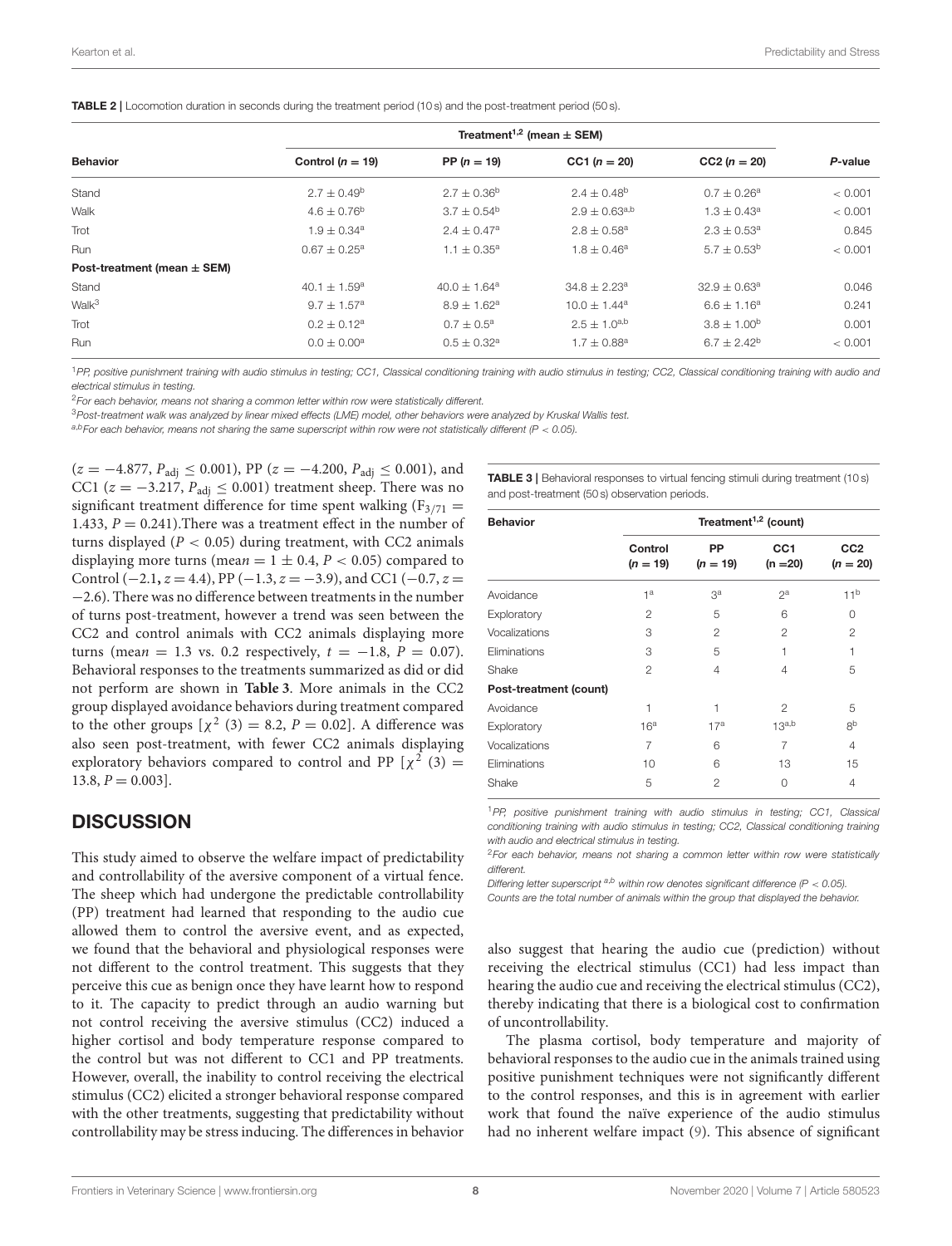differences between the control group and the group trained to the virtual fence using positive punishment suggest that this is a welfare-friendly approach to training sheep to a virtual fence.

The stronger behavioral responses reported in the classically conditioned treatments (CC1 and CC2), particularly increased locomotion, have been linked to stress responses, and may be related to coping strategies [\(41\)](#page-10-13). In the context of this study, it is likely that most of the running and turning behavior may be explained as an attempt for the animal to escape the situation. It should also be noted that locomotion can increase both cortisol [\(42\)](#page-10-14) and body temperature responses [\(43\)](#page-10-15), and may have influenced the stress responses. The importance of controllability in the modulation of the stress response is shown in previous work by Dess et al. [\(44\)](#page-10-16) in which plasma cortisol responses in dogs exposed to electric shocks were elevated in those dogs which had no control over their experience of the noxious stimuli. Overall, the training protocol using classical conditioning, resulted in increased stress responses and escape behavior, suggesting that the inability to control their exposure to the electrical stimulus was stressful, even if animals were able to predict the aversive event. If this situation were to be on-going, then there would be serious implications for animal welfare, and may result in negative states such as helplessness and hopelessness. These findings should be considered in relation to limitations of the study, including that there was small variation in body temperature in response to the treatments and a small sample size used in the study.

The minimal physiological and behavioral responses observed in the control treatment group indicate that the habituation period was successful in ameliorating stress responses associated with handling and blood sampling which occurred on test days. The observed effect of the treatments on cortisol responses in this study were short-lived, with all sheep returning to baseline within 20 min following the treatment, and behavioral observations reduced in effect from the treatment to the post-treatment observation periods. This is similar to cortisol responses reported in sheep exposed to the acute stress of a barking dog [\(45\)](#page-10-17). Other previous studies have introduced a stressor for a longer period of time, making appropriate comparison difficult, for example other work exposed sheep to a barking dog for 5 min [\(46,](#page-10-18) [47\)](#page-10-19), induced isolation stress for 10 min [\(48\)](#page-10-20), and longer [\(49\)](#page-10-21).

In the classic study by Weiss [\(1\)](#page-9-0) where rats were exposed to electric shocks, animals that had no control over receiving shocks showed a strong stress response (measured by increased corticosteroid levels and the presence of stomach wall lesions). Whereas, when rats were able to prevent receiving an electric shock by turning a wheel, the stress response was not different to controls that did not receive any shocks, indicating that controllability was an important component of the stress response. Interestingly, rats that received a light signal to indicate that a shock was coming (i.e., they were predictable), showed a similar stress response to controls that did not receive any electric shocks. Surprisingly, both the ability to predict and control the occurrence of the electric shocks were equally effective at reducing the stress response, and this was explained by the fact that the animals knew they were experiencing a safe period if they hadn't received a warning signal. In the current study, where the electric shock occurrence in both CC1 and CC2 treatments were predictable (as they were always signaled by an audio cue), but not controllable, the physiological and behavioral stress response was higher in the CC2 treatment compared to controls. As there was no unpredictable uncontrollable treatment, we could not compare the stress response without predictability. The addition of an unpredictable and uncontrollable treatment would be informative, however, this is challenging to test in practice as the test arena/test paradigm itself could become a cue (prediction) for the likelihood of an uncontrollable event occurring. Interestingly, it appears that predictability makes receving an electric shock less aversive. Rats chose predictable electric shock over unpredictable shock, even when the shock duration was up to nine time longer and three times stronger [\(50\)](#page-10-22). Behaviors are also less disrupted by predictable shock compared with unpredictable shock [\(51\)](#page-10-23). Further studies to compare predictability with unpredictabilty in the context of the virtual fencing model are recommended.

These findings using virtual fencing as a model begin to provide insights into how predictability and controllability may affect stress responses and animal welfare as proposed in the framework of Lee et al. [\(8\)](#page-9-7). Another model of relevance to virtual fencing is the Bayesian brain model as described by Colditz [\(52\)](#page-10-24) in relation to predictive control being linked with physiological stress responses and subsequently affective experience. In this model, the predictions are iteratively refined through the sensory feedback they evoke—i.e., by the potential for the actions to modify and control the sensations. When actions (predictions) aren't able to reduce the discrepancy between expected and actual sensations then the animal becomes stressed. In virtual fencing, once an animal has learned to avoid the fence in response to the audio cue, its situation is both predictable and controllable (for example, the PP treatment), and it can be considered to have agency over its choice to interact with the virtual fence. As demonstrated in this study, the resulting physiological and behavioral stress response to predictable controllability is minimal and thus, we may infer that a negative affective state is not induced due to there being no discrepancy between expected and actual sensations.

# **CONCLUSIONS**

This work highlights the importance of predictability and controllability of events for animal welfare as technology and animal management become more integrated, particularly in systems in which it is necessary for animals to learn in order to be able to be effectively managed.

# DATA AVAILABILITY STATEMENT

The raw data supporting the conclusions of this article will be made available by the authors, without undue reservation.

# ETHICS STATEMENT

The animal study was reviewed and approved by CSIRO Chiswick Animal Ethics Committee under the NSW Animal Research Act, 1985 (approval ARA 18/27).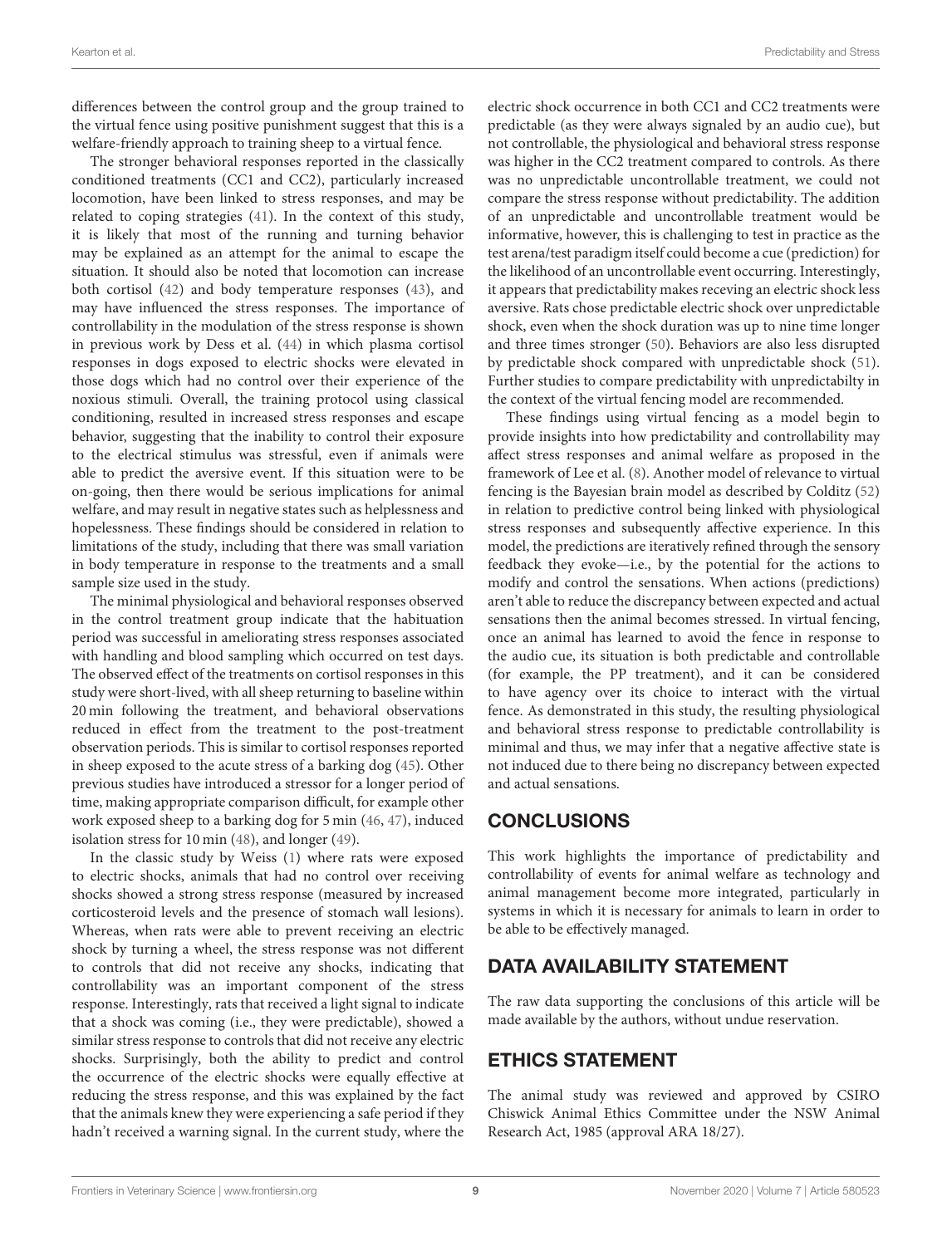## AUTHOR CONTRIBUTIONS

TK, DM, FC, and CL contributed conception and design of the study. TK, SB, DM, and BM conducted the animal experiment. TK and HK performed the statistical analyses. TK wrote the first draft of the manuscript. TK, DM, FC, HK, and CL wrote sections of the manuscript. All authors contributed to manuscript revision, read, and approved the submitted version.

#### FUNDING

This project was supported by funding through the Australian Government Department of Agriculture, Water and the Environment as part of its Rural R&D for Profit program, the Commonwealth Scientific and Industrial Research Organisation (CSIRO) (internal funding, URL: [www.](www.csiro.au/) [csiro.au/\)](www.csiro.au/), and the University of New England (School of

## **REFERENCES**

- <span id="page-9-0"></span>1. Weiss JM. Psychological factors in stress and disease. Sci Am. (1972) 226:104– 13. doi: [10.1038/scientificamerican0672-104](https://doi.org/10.1038/scientificamerican0672-104)
- <span id="page-9-1"></span>2. Greiveldinger L, Veissier I, Boissy A. Emotional experience in sheep: predictability of a sudden event lowers subsequent emotional responses. Physiol Behav. (2007) 92:675–83. doi: [10.1016/j.physbeh.2007.05.012](https://doi.org/10.1016/j.physbeh.2007.05.012)
- <span id="page-9-2"></span>3. Tsuda A, Tanaka M, Hirai H, Pare WP. Effects of coping behavior on gastric lesions in rats as a function of predictability of shock. J Psych Res. (1983)  $25.9 - 15$
- <span id="page-9-3"></span>4. Greiveldinger L, Veissier I, Boissy A. Behavioural and physiological responses of lambs to controllable vs. uncontrollable aversive events. Psychoneuroendocrinology. (2009) 34:805–14. doi: [10.1016/j.psyneuen.2008.10.025](https://doi.org/10.1016/j.psyneuen.2008.10.025)
- <span id="page-9-4"></span>5. Destrez A, Deiss V, Leterrier C, Boivin X, Boissy A. Long-term exposure to unpredictable and uncontrollable aversive events alters fearfulness in sheep. Animal. (2013) 7:476–84. doi: [10.1017/S1751731112001796](https://doi.org/10.1017/S1751731112001796)
- <span id="page-9-5"></span>6. Doyle RE, Lee C, Deiss V, Fisher AD, Hinch GN, Boissy A. Measuring judgement bias and emothional reactivity in sheep following long-term exposure to unpredictable and aversive events. Physiol Behav. (2011) 102:503– 10. doi: [10.1016/j.physbeh.2011.01.001](https://doi.org/10.1016/j.physbeh.2011.01.001)
- <span id="page-9-6"></span>7. Bassett L, Buchanan-Smith HM. Effects of predictability on the welfare of captive animals. Appl Anim Behav Sci. (2007) 102:223–45. doi: [10.1016/j.applanim.2006.05.029](https://doi.org/10.1016/j.applanim.2006.05.029)
- <span id="page-9-7"></span>8. Lee C, Colditz IG, Campbell DLM. A framework to assess the impact of new animal management technologies on welfare: a case study of virtual fencing. Front Vet Sci. [\(2018\) 5:187. doi: 10.3389/fvets.2018.](https://doi.org/10.3389/fvets.2018.00187) 00187
- <span id="page-9-8"></span>9. Kearton T, Marini D, Cowley F, Belson S, Lee C. The effect of virtual fencing stimuli on stress responses and behavior in sheep. Animals. (2019) 9:30. doi: [10.3390/ani9010030](https://doi.org/10.3390/ani9010030)
- <span id="page-9-9"></span>10. Campbell DLM, Lea JM, Haynes SJ, Farrer WJ, Leigh-Lancaster CJ, Lee C. Virtual fencing of cattle using an automated collar in a feed attractant trial. Appl Anim Behav Sci. (2018) 200:71–7. doi: [10.1016/j.applanim.2017.12.002](https://doi.org/10.1016/j.applanim.2017.12.002)
- 11. Campbell DLM, Lea JM, Keshavarzi H, Lee C. Virtual fencing is comparable to electric tape fencing for cattle behavior and welfare. Front Vet Sci. (2019) 6:445. doi: [10.3389/fvets.2019.00445](https://doi.org/10.3389/fvets.2019.00445)
- <span id="page-9-17"></span>12. Marini D, Cowley F, Belson S, Lee C. The importance of an audio cue warning in training sheep to a virtual fence and differences in learning when tested individually or in small groups. Appl Anim Behav Sci. (2019) 221:104862. doi: [10.1016/j.applanim.2019.104862](https://doi.org/10.1016/j.applanim.2019.104862)
- <span id="page-9-10"></span>13. Marini D, Meuleman M, Belson S, Rodenburg T, Llewellyn R, Lee C. Developing an ethically acceptable virtual fencing system for sheep. Animals. (2018) 8:33. doi: [10.3390/ani8030033](https://doi.org/10.3390/ani8030033)

Environmental and Rural Science project expense support, URL: [https://www.une.edu.au/\)](https://www.une.edu.au/).

## ACKNOWLEDGMENTS

Thank you to Troy Kalinowski, Jim Lea, and Tim Dyall (CSIRO) for technical support. A special thank you to Ian Colditz for his feedback and advice on the manuscript. Thanks to Andrew Eichorn (CSIRO) for animal management support and students and support staff from the University of New England and CSIRO for their valuable assistance with this project.

## SUPPLEMENTARY MATERIAL

The Supplementary Material for this article can be found [online at: https://www.frontiersin.org/articles/10.3389/fvets.](https://www.frontiersin.org/articles/10.3389/fvets.2020.580523/full#supplementary-material) 2020.580523/full#supplementary-material

- <span id="page-9-11"></span>14. Mcgreevy P, Boakes R. Carrots and Sticks: Principles of Animal Training. Sydney, NSW: Darlington Press (2011).
- <span id="page-9-12"></span>15. Blackwell EJ, Twells C, Seawright A, Casey RA. The relationship between training methods and the occurrence of behavior problems, as reported by owners, in a population of domestic dogs. J Vet Behav. (2008) 3:207–17. doi: [10.1016/j.jveb.2007.10.008](https://doi.org/10.1016/j.jveb.2007.10.008)
- <span id="page-9-13"></span>16. Padalino B, Henshall C, Raidal SL, Knight P, Celi P, Jeffcott L, et al. Investigations into equine transport-related problem behaviors: survey results. J Equine Vet Sci. (2017) 48:166–73.e62. doi: [10.1016/j.jevs.2016.07.001](https://doi.org/10.1016/j.jevs.2016.07.001)
- <span id="page-9-14"></span>17. Marini D, Llewellyn R, Belson S, Lee C. Controlling withinfield sheep movement using virtual fencing. Animals. (2018) 8:31. doi: [10.3390/ani8030031](https://doi.org/10.3390/ani8030031)
- <span id="page-9-15"></span>18. Lee C, Prayaga K, Reed M, Henshall J. Methods of training cattle to avoid a location using electrical cues. Appl Anim Behav Sci. (2007) 108:229–38. doi: [10.1016/j.applanim.2006.12.003](https://doi.org/10.1016/j.applanim.2006.12.003)
- <span id="page-9-16"></span>19. Brunberg EI, Bøe KE, Sørheim KM. Testing a new virtual fencing system on sheep. Acta Agric Scand A. (2015) 65:1–8. doi: [10.1080/09064702.2015.1128478](https://doi.org/10.1080/09064702.2015.1128478)
- <span id="page-9-18"></span>20. Sanger ME, Doyle RE, Hinch GN, Lee C. Sheep exhibit a positive judgement bias and stress-induced hyperthermia following shearing. Appl Anim Behav Sci. (2011) 131:94–103. doi: [10.1016/j.applanim.2011.02.001](https://doi.org/10.1016/j.applanim.2011.02.001)
- <span id="page-9-19"></span>21. Pedernera-Romano C, Ruiz De La Torre JL, Badiella L, Manteca X. Associations between open-field behaviour and stress-induced hyperthermia in two breeds of sheep. Anim Welfare. (2011) 20:339–46.
- <span id="page-9-20"></span>22. George WD, Godfrey RW, Ketring RC, Vinson MC, Willard ST. Relationship among eye and muzzle temperatures measured using digital infrared thermal imaging and vaginal and rectal temperatures in hair sheep and cattle. J Anim Sci. (2014) 92:4949–55. doi: [10.2527/jas.2014-8087](https://doi.org/10.2527/jas.2014-8087)
- <span id="page-9-21"></span>23. Lea JM, Niemeyer DDO, Reed MT, Fisher AD, Ferguson DM. Development and validation of a simple technique for logging body temperature in freeranging cattle. Aust J Exp Agric. (2008) 48:741–5. doi: [10.1071/EA07422](https://doi.org/10.1071/EA07422)
- 24. Monk JE, Belson S, Colditz IG, Lee C. (2018). Attention Bias Test Differentiates Anxiety and Depression in Sheep. Front Behav Neurosci. doi: [10.3389/fnbeh.2018.00246](https://doi.org/10.3389/fnbeh.2018.00246)
- <span id="page-9-22"></span>25. Monk JE, Lee C, Belson S, Colditz IG, Campbell DLM. The influence of pharmacologically-induced affective states on attention bias in sheep. PeerJ. (2019) 7:e7033. doi: [10.7717/peerj.7033](https://doi.org/10.7717/peerj.7033)
- <span id="page-9-23"></span>26. Niezgoda J, Bobek S, Wronska-Fortuna D, Wierzchos E. Response of sympatho-adrenal axis and adrenal cortex to short-term restraint stress in sheep. J Vet Med A. (1993) 40:631–8. doi: [10.1111/j.1439-0442.1993.tb00677.x](https://doi.org/10.1111/j.1439-0442.1993.tb00677.x)
- <span id="page-9-24"></span>27. Paull DR, Lee C, Colditz IG, Atkinson SJ, Fisher AD. The effect of a topical anaesthetic formulation, systemic flunixin and carprofen, singly or in combination, on cortisol and behavioural responses of Merino lambs to mulesing. Aust Vet J. (2007) 85:98–106. doi: [10.1111/j.1751-0813.2007.00115.x](https://doi.org/10.1111/j.1751-0813.2007.00115.x)